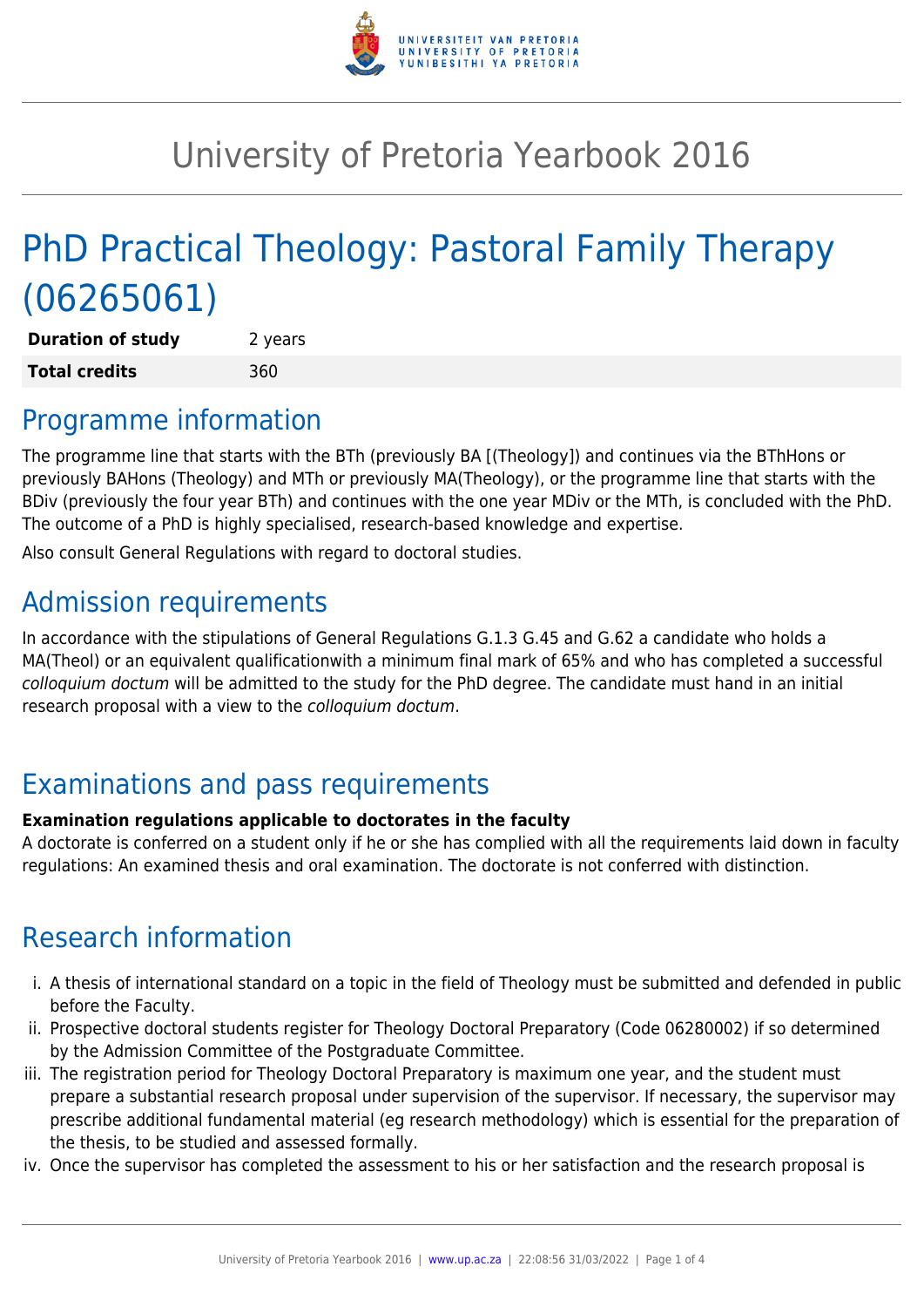

recommended by the head of department and approved by the Research and Ethics Committee of the Faculty of Theology, the student will be allowed to register for the appropriate doctoral programme.

#### **Article for publication**

Unless Senate, on the recommendation of the supervisor, decides otherwise, a student, before or on submission of a dissertation, must submit at least one draft article for publication in a recognized academic journal and in the case of a thesis, must submit proof of submission of an article issued by an accredited journal, to the Head: Student Administration.

The draft or submitted article, as the case may be, should be based on the research that the student has conducted for the dissertation/thesis and be approved by the supervisor if the supervisor is not a co-author. The supervisor shall be responsible for ensuring that the paper is taken through all the processes of revision and resubmission, as may be necessary. Conferment of the degree may be made subject to compliance with the stipulations of this regulation.

### General information

#### **Registration for postgraduate programmes**

#### **1. Concurrent registration for a second postgraduate programme**

No student is allowed to register for more than one postgraduate programme concurrently, except where the student's academic record warrants it and with the Dean's approval. Continuation of study for the second postgraduate programme will be subject to favourable progress reported by the heads of department in the Faculty of Theology. However, no student will be allowed to participate in examinations for a second postgraduate programme in another faculty during the examinations of the Faculty of Theology.

#### **2. Renewal of registration**

Students of the University are registered for one year of study. After an academic year has expired, students wishing to continue their studies at the University must renew their registration and pay such fees for renewal of registration as prescribed.

No interruption may occur in a postgraduate student's registration for a postgraduate study programme. Should a student interrupt his/her studies, such a student will upon re-registration be liable for the full fees applicable to the degree programme.

If a student interrupts registration for the postgraduate programme and it is not renewed within four years of the first registration, the credits obtained will no longer be valid. The student should repeat the modules already passed.

A student for an honours degree must complete his or her studies within two years. Under special circumstances, the Dean, on the recommendation of the head of department, may give approval for a limited fixed extension of this period.

A master's degree is conferred on a student only if at least one year has expired after obtaining the qualifications required for master's study.

A doctorate is conferred on a student only if at least 12 months since registration for the doctorate at this University have expired. Subject to other faculty regulations, a student for a doctorate must complete his or her studies within three years after first registering for the degree. Under special circumstances, the Dean, on the recommendation of the head of department, may give approval for a limited fixed extension of this period.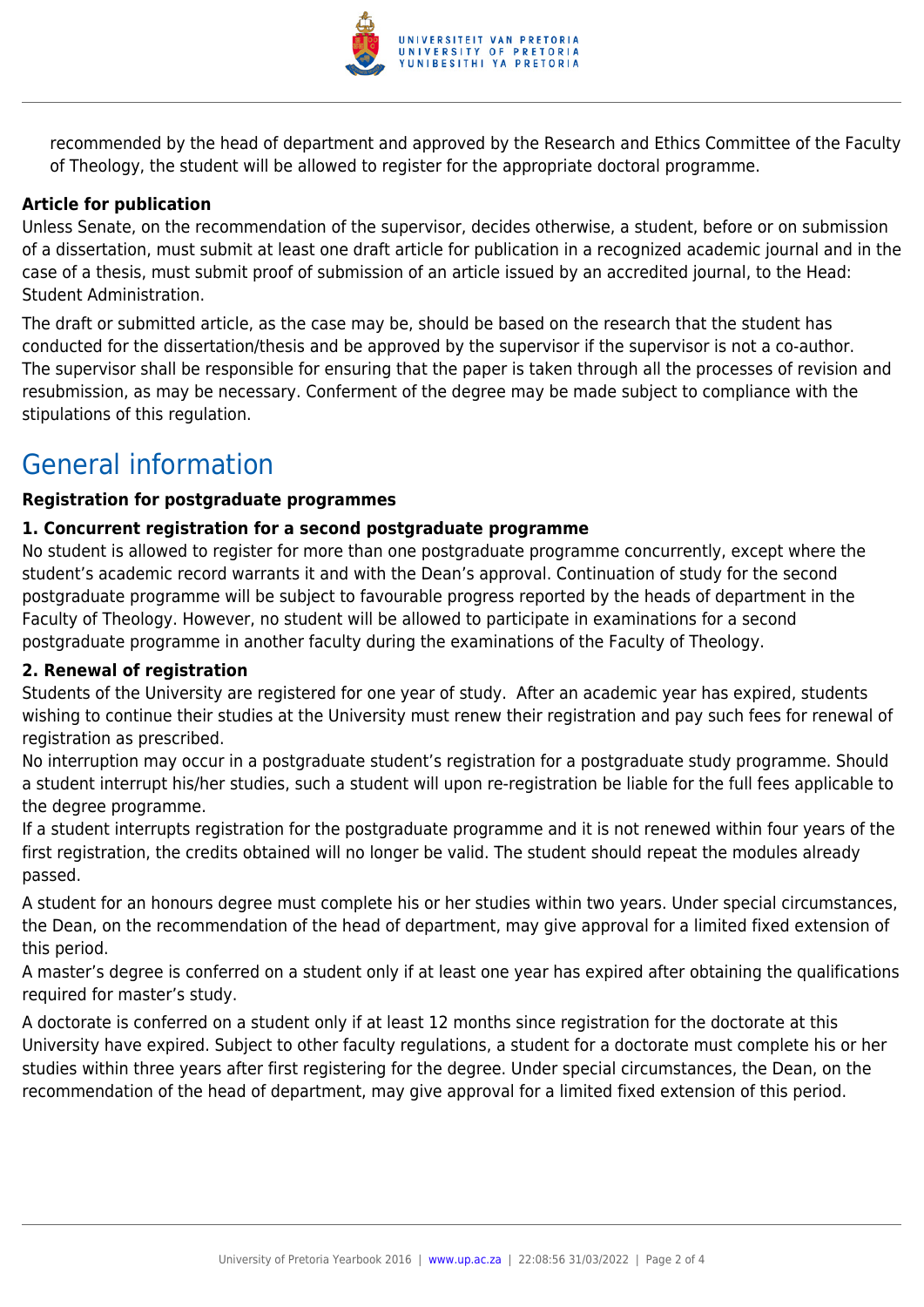

## Curriculum: Year 1

**Minimum credits: 300**

### **Core modules**

### **Thesis: Practical theology: Pastoral family therapy 996 (PRT 996)**

| <b>Module credits</b>         | 360.00                    |
|-------------------------------|---------------------------|
| <b>Prerequisites</b>          | No prerequisites.         |
| <b>Language of tuition</b>    | Both Afr and Eng          |
| <b>Academic organisation</b>  | <b>Practical Theology</b> |
| <b>Period of presentation</b> | Year                      |
|                               |                           |

#### **Module content**

A thesis based on independent research about an approved topic in the field of Practical theology: Pastoral family therapy. The thesis has to make an original contribution to the field of the relevant discipline.